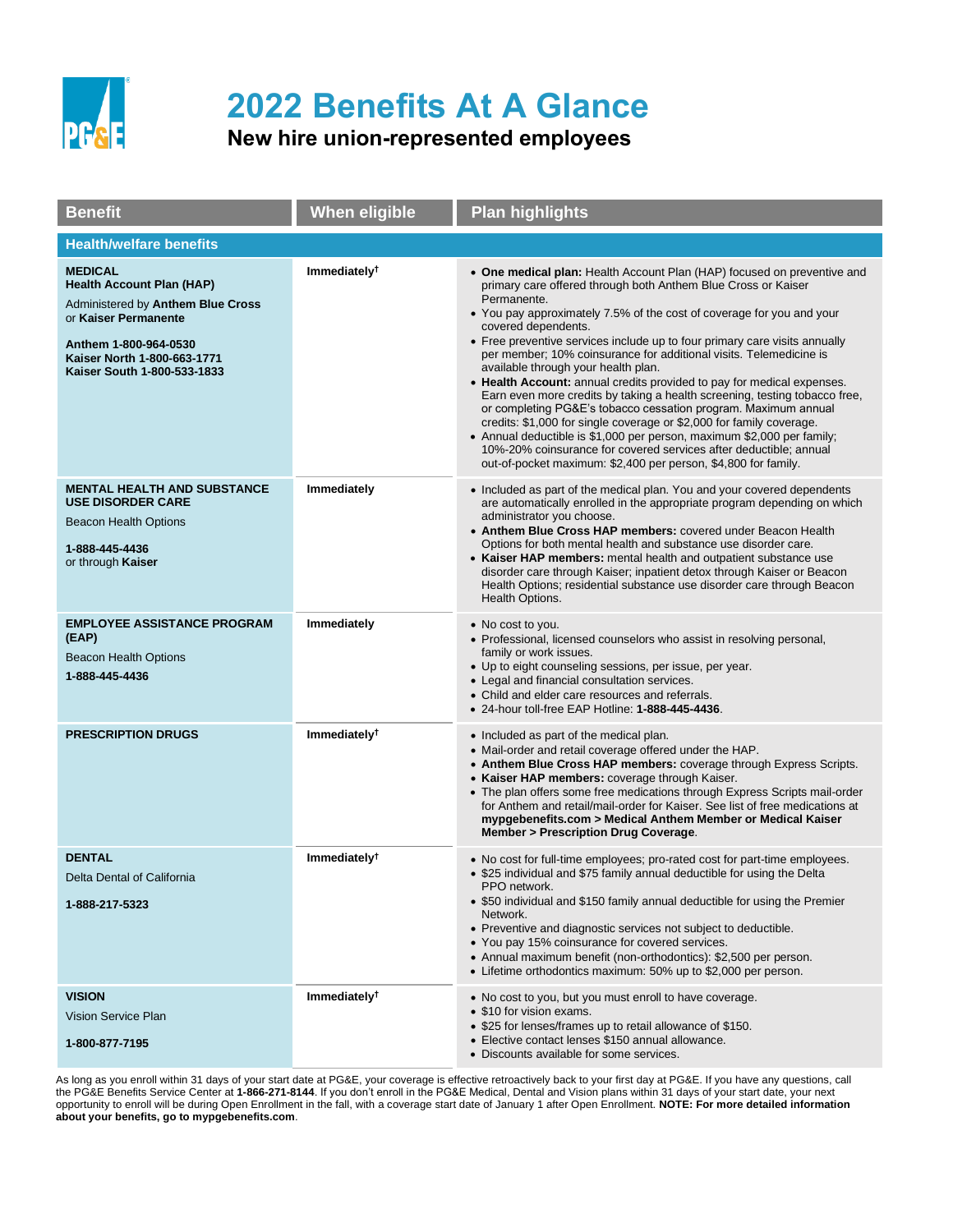**†**Special rules for Hiring Hall employees and retirees who become regular employees. Visit mypgebenefits.com > Resources > Open Enrollment Guides> Y*our Benefits Guide* for more information.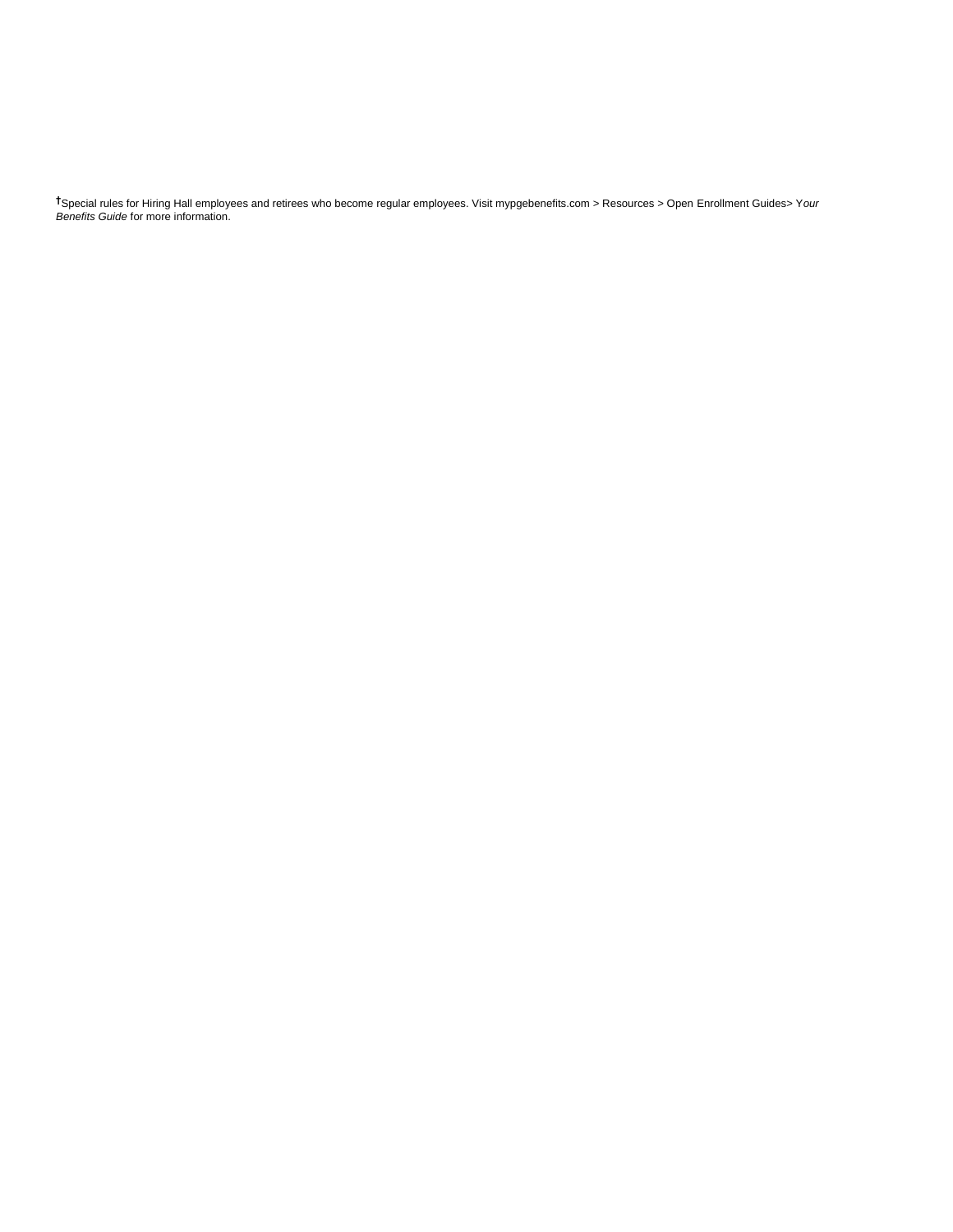| <b>Benefit</b>                                                                                                                                      | When eligible                                                                                                                                                                                                                 | <b>Plan highlights</b>                                                                                                                                                                                                                                                                                                                                                                                                                                                                                                                                                                                                                                                                                                                                                                                                                                                                                              |
|-----------------------------------------------------------------------------------------------------------------------------------------------------|-------------------------------------------------------------------------------------------------------------------------------------------------------------------------------------------------------------------------------|---------------------------------------------------------------------------------------------------------------------------------------------------------------------------------------------------------------------------------------------------------------------------------------------------------------------------------------------------------------------------------------------------------------------------------------------------------------------------------------------------------------------------------------------------------------------------------------------------------------------------------------------------------------------------------------------------------------------------------------------------------------------------------------------------------------------------------------------------------------------------------------------------------------------|
| <b>GROUP LIFE INSURANCE</b><br>MetLife<br>1-866-271-8144                                                                                            | First of the month after you<br>obtain regular status* and<br>enroll (or if needed, after<br>Evidence of Insurability has<br>been approved by MetLife).<br>Apply all year round.                                              | • Company pays the premium for first \$10,000 of Basic Life insurance<br>and Basic Accidental Death and Dismemberment (AD&D) Insurance.<br>• Optional after-tax elections for Supplemental Life Insurance up to six<br>times base annual earnings (with no health questions when electing<br>up to two times base annual earnings).<br>• Optional after-tax Dependent Life Insurance of up to \$100,000 for<br>your spouse or registered domestic partner and up to \$25,000 for<br>your children.<br>• Optional after-tax elections for Voluntary AD&D Insurance for you or<br>your dependents, up to six times your annual base pay.                                                                                                                                                                                                                                                                              |
| <b>HEALTH CARE AND DEPENDENT</b><br><b>CARE FLEXIBLE SPENDING</b><br><b>ACCOUNTS</b>                                                                | Immediately <sup>†</sup>                                                                                                                                                                                                      | • Both health care and dependent care flexible spending accounts<br>(FSAs) allow members to pay for eligible expenses with before-tax<br>funds.<br>• You can contribute a maximum of \$2,750 annually for the Health<br>Care FSA and up to \$5,000 for the Dependent Care FSA.<br>• The Health Care FSA can be used to pay for medical, dental or vision<br>expenses with before-tax funds and can be used in conjunction with the<br>Health Account.<br>• The Dependent Care FSA can be used to pay for child care/summer<br>camp, generally for children under age 13 or elder care with before-tax<br>funds.                                                                                                                                                                                                                                                                                                     |
| <b>HEALTH AND WELLNESS PORTAL</b><br><b>VIRGIN PULSE</b><br>join.virginpulse.com/pgewellness                                                        | Immediately <sup>†</sup>                                                                                                                                                                                                      | • No cost to you.<br>• Health and wellness tools and resources to help you build healthy<br>habits.<br>• Includes health coaching (telephonic and digital), tobacco cessation,<br>nutrition guide, sleep guide, team challenges, mindfulness resources,<br>yoga training and more.<br>• Available on desktop computer and mobile app.<br>• Download the free Virgin Pulse app in the App Store or on Google Play.<br>On the Virgin Pulse app, search and select <b>PG&amp;E</b> .                                                                                                                                                                                                                                                                                                                                                                                                                                   |
|                                                                                                                                                     |                                                                                                                                                                                                                               |                                                                                                                                                                                                                                                                                                                                                                                                                                                                                                                                                                                                                                                                                                                                                                                                                                                                                                                     |
| <b>Retirement benefits</b>                                                                                                                          |                                                                                                                                                                                                                               |                                                                                                                                                                                                                                                                                                                                                                                                                                                                                                                                                                                                                                                                                                                                                                                                                                                                                                                     |
| <b>RETIREMENT SAVINGS PLAN</b><br>(RSP OR 401(k) plan)<br><b>Fidelity Investments</b><br>401k.com<br>1-877-743-4015                                 | • You will be automatically<br>enrolled in the RSP at an<br>8% contribution level 30<br>days after hire; you can<br>change your participation<br>rate at any time<br>• Immediately 100% vested<br>in full RSP account balance | • PG&E will match \$0.75 per \$1 of your before-tax and/or after-tax<br>contributions, up to 8% of your basic weekly pay after one year<br>of service.<br>• You can contribute up to 20% of your base salary (before-tax and/or<br>after-tax) immediately after hire. The 20% limit is subject to annual dollar<br>maximums established by the IRS.<br>• You can change your contribution rate at any time, including the<br>8% contribution rate for automatic enrollment.<br>• You have a choice of accessing free online investment advice or<br>fee-based professional management services at a reduced corporate<br>rate through Financial Engines <sup>®</sup> .<br>• Employees who will be age 50 or older before the end of the year may<br>also make an additional "catch-up" contribution.<br>• Will accept eligible rollover contributions from another employer qualified<br>retirement plan or an IRA. |
| <b>CASH BALANCE PENSION</b><br><b>PG&amp;E Retirement Plan</b>                                                                                      | Immediately                                                                                                                                                                                                                   | • An account-based pension plan that provides annual "pay credits" of<br>5%-10% of your pay (based on your age + service at the end of each<br>year), plus quarterly interest credits based on 30-year Treasury rates.<br>• Benefits are fully vested after three years of service or age 55.<br>• Benefits are portable—when your employment ends, you can elect a<br>lump-sum distribution of your total account or convert the account to<br>a monthly annuity for life.<br>• This benefit is fully paid by PG&E-no cost to you.                                                                                                                                                                                                                                                                                                                                                                                 |
| <b>RETIREE MEDICAL</b><br>Anthem Blue Cross, Blue Shield<br>HMO, HealthNet HMO and Kaiser<br>Permanente HMO<br>(Application required for HMO plans) | When you retire after age 55<br>with at least 10 years of<br>service                                                                                                                                                          | • Continued medical coverage available to you and your dependents<br>at retirement.<br>• Eligible for a company-paid Retiree Medical Savings Account (RMSA)<br>for you and your spouse/registered domestic partner at time of<br>retirement to help offset the cost of PG&E-sponsored retiree medical<br>coverage.<br>• Your starting RMSA balances are based on your date of hire, age,<br>and years of service.                                                                                                                                                                                                                                                                                                                                                                                                                                                                                                   |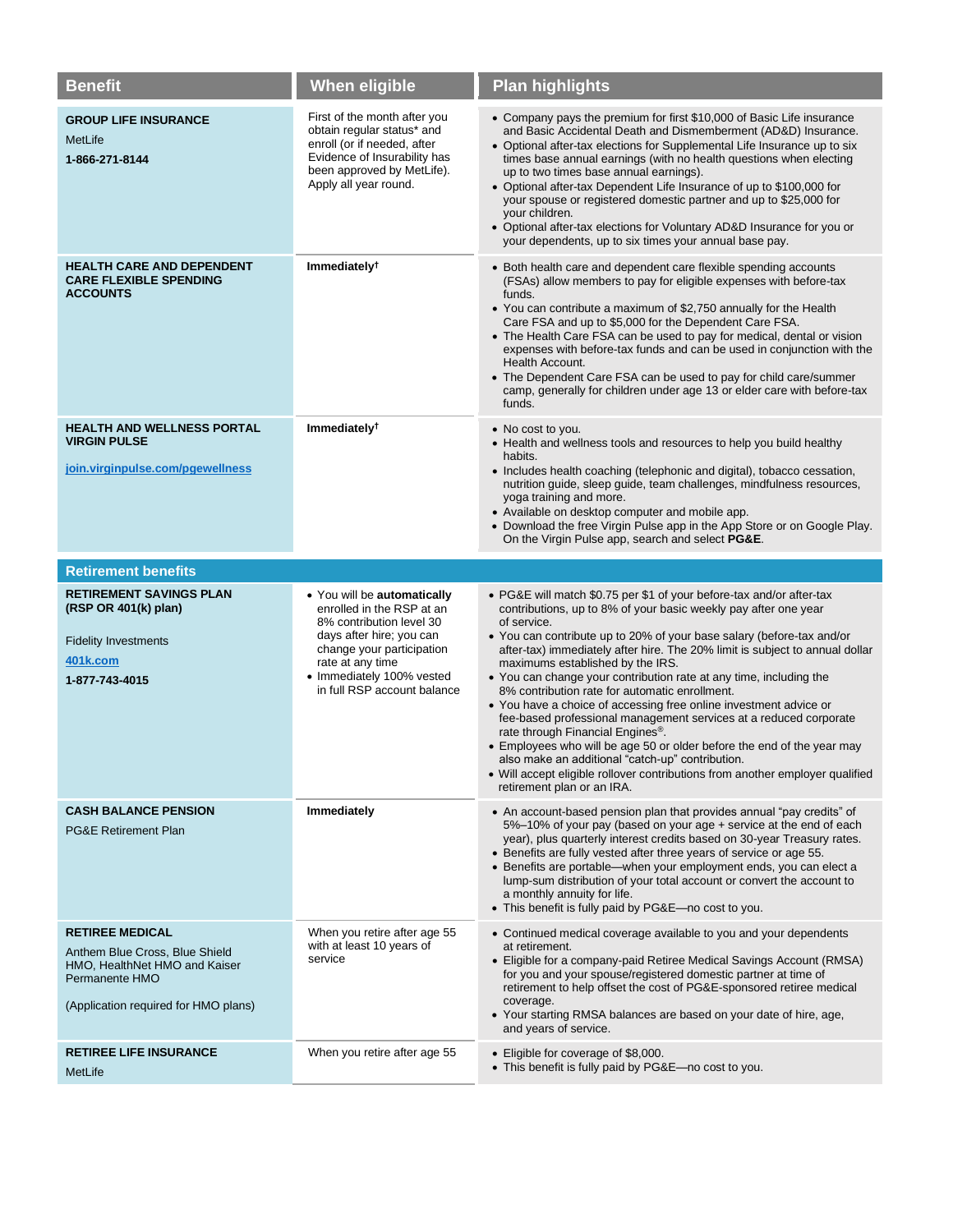| <b>Benefit</b>                                                                               | <b>When eligible</b>                                                                                                                                                                                                                                                                                                | <b>Plan highlights</b>                                                                                                                                                                                                                                                                                                                                                                                                                                                                                                                                                                                                                                                                                                                                                                                                                                                                                                                                                                                                                                                                                    |  |  |
|----------------------------------------------------------------------------------------------|---------------------------------------------------------------------------------------------------------------------------------------------------------------------------------------------------------------------------------------------------------------------------------------------------------------------|-----------------------------------------------------------------------------------------------------------------------------------------------------------------------------------------------------------------------------------------------------------------------------------------------------------------------------------------------------------------------------------------------------------------------------------------------------------------------------------------------------------------------------------------------------------------------------------------------------------------------------------------------------------------------------------------------------------------------------------------------------------------------------------------------------------------------------------------------------------------------------------------------------------------------------------------------------------------------------------------------------------------------------------------------------------------------------------------------------------|--|--|
| <b>Time Off and/or Wage Replacement</b>                                                      |                                                                                                                                                                                                                                                                                                                     |                                                                                                                                                                                                                                                                                                                                                                                                                                                                                                                                                                                                                                                                                                                                                                                                                                                                                                                                                                                                                                                                                                           |  |  |
| PLANNED UNPAID VACATION (PUV)<br>(1 to 5 days)                                               | For ESC-represented<br>employees only<br>Immediately                                                                                                                                                                                                                                                                | • You may elect up to five PUV days.<br>• PUV days must be taken in full-day increments, and used by December 31<br>in the calendar year for which they were elected.<br>. When you use a PUV day, you will not be paid for that day.<br>• Any PUV days not used by December 31 will be forfeited. Your pay will<br>not be deducted for any unused PUV days.                                                                                                                                                                                                                                                                                                                                                                                                                                                                                                                                                                                                                                                                                                                                              |  |  |
| <b>VACATION</b>                                                                              | Immediately begin<br>earning vacation; available<br>for use upon attaining<br>regular status*                                                                                                                                                                                                                       | • Accrued "as you go" based on straight-time hours worked according<br>to years of service.<br>IBEW and SEIU-represented employees:<br><b>Years of Service</b><br><b>Vacation Hours per Year</b><br>$0-4$<br>80<br>$5 - 14$<br>120<br>15-20<br>160<br>$21 - 28$<br>200<br>240<br>29 and more<br><b>ESC-represented employees:</b><br><b>Years of Service</b><br><b>Vacation Hours per Year</b><br>$0 - 8$<br>120<br>$9 - 18$<br>160<br>19-28<br>200<br>240<br>29 and over<br>• Amount is prorated for part-time employees based on straight-time<br>hours worked.<br>• Unused vacation is carried over to the following year up to a maximum<br>of two times your annual vacation accrual rate.                                                                                                                                                                                                                                                                                                                                                                                                           |  |  |
| <b>HOLIDAYS</b>                                                                              | Immediately after<br>attaining regular status*                                                                                                                                                                                                                                                                      | • Eleven Paid Holidays and 24 hours of Floating Holidays each calendar year.<br>• Amount is prorated for part-time employees based on work schedule.                                                                                                                                                                                                                                                                                                                                                                                                                                                                                                                                                                                                                                                                                                                                                                                                                                                                                                                                                      |  |  |
| <b>SICK PAY</b>                                                                              | After one-year of service<br>and available for use upon<br>attaining regular status*<br>for IBEW and SEIU-<br>represented employees<br>Upon first day of<br>employment for ESC-<br>represented employees<br>(regular status<br>full time, part time and<br>intermittent employees<br>and probationary<br>employees) | IBEW and SEIU-represented employees:<br>• 80 hours annually.**<br>• Unused sick pay carries over to the following year up to a total of<br>640 hours.<br>• You must work in the calendar year to receive and use the annual allowance of<br>current sick pay.<br>• You may qualify for additional sick pay hours** at 10 and 20 years of service<br>through low sick pay usage. Additional sick pay does not carry over to the<br>following year.<br>Incidental Sick Time for ESC-represented employees:<br>• Accrue eight hours per month.**<br>• Accrual is awarded on the 1st calendar day of each month.<br>• Unused sick time accrues up to a maximum of 96 hours and carries over<br>to the following year.<br>• Used for absences of seven consecutive calendar days or less.<br>** Amount is prorated for part-time employees.                                                                                                                                                                                                                                                                    |  |  |
| <b>VOLUNTARY DISABILITY AND PAID</b><br><b>FAMILY LEAVE BENEFIT PLAN</b><br>(Voluntary Plan) | Immediately, unless you<br>opt out of coverage within<br>31 days of hire and remain<br>with the State Plan<br>(Brochures for the State)<br>Plan included in your New<br>Hire packet)                                                                                                                                | • PG&E's Voluntary Plan replaces State Disability Insurance and Paid Family<br>Leave plan ("State Plan") for California PG&E employees.<br>• Same cost as State Plan.<br>· 60% <sup>1,2</sup> of your weekly pre-leave/disability basic wage replaced, with no cap.<br>• Disability: Up to 52 weeks of weekly wage replacement benefits begin after the<br>waiting period (seven consecutive calendar days of disability), the first day of<br>hospitalization, or once you suffer a wage loss, whichever is later. While receiving<br>wages, including sick pay, which provide 100% of wages, you are not suffering a<br>wage loss.<br>• Paid Family Leave: Up to eight weeks of weekly wage replacement benefits per<br>12-month period to care for an eligible family member with a serious health<br>condition, to bond with a new child, or to take time off to participate in a<br>qualifying military event arising out of the overseas military deployment of your<br>eligible family member <sup>3</sup> .<br>• Receipt of Voluntary Plan wage replacement benefits is not an approval of leave. |  |  |

\*Regular Status: to achieve regular status, employee must complete six months of continuous service. ESC-represented monthly paid employees are considered regular status upon date of hire for certain benefit provisions including vacation and holidays.

<sup>1</sup> Hiring Hall, Temporary Additional and non-regular status intermittent employees are eligible for 55% VPFL and VPDI benefit and no PG&E supplemental benefits. However, if the weekly Voluntary Plan benefit amount is lower than the weekly benefit amount using the calculation method under the State Plan, you will receive Voluntary Plan benefits equal to the State Plan rate. Under the state calculation of base wages, benefits are 60% for individuals who earned 1/3 or more of the state's average quarterly wage during the base period or 70% for individuals who earned 1/3 or less than the state's average quarterly wage, divided by 13 for a weekly amount, up to a weekly maximum of \$1,357, whichever is less.

<sup>2</sup> Monthly-paid employees: Benefit payments are based on a weekly wage calculation and not your monthly pay equivalent. See [mypgebenefits.com](http://mypgebenefits.com/) for details.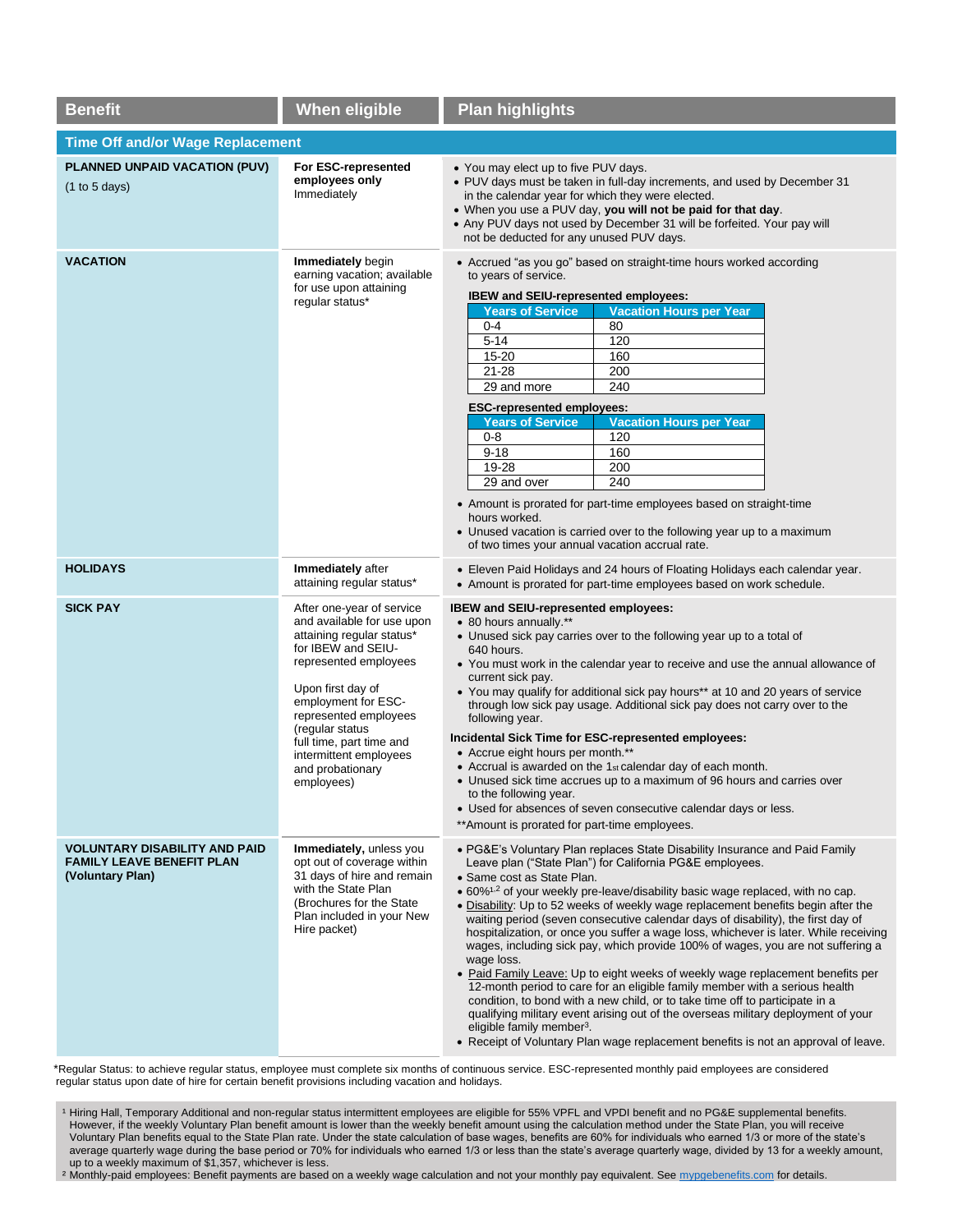| <b>Benefit</b>                               | <b>When eligible</b>                                                         | <b>Plan highlights</b>                                                                                                                                                                                                                                                                                                                                                                                                                                                                                                                                                                                                                                     |  |  |
|----------------------------------------------|------------------------------------------------------------------------------|------------------------------------------------------------------------------------------------------------------------------------------------------------------------------------------------------------------------------------------------------------------------------------------------------------------------------------------------------------------------------------------------------------------------------------------------------------------------------------------------------------------------------------------------------------------------------------------------------------------------------------------------------------|--|--|
| <b>Time Off and/or Wage Replacement</b>      |                                                                              |                                                                                                                                                                                                                                                                                                                                                                                                                                                                                                                                                                                                                                                            |  |  |
| PG&E PAID FAMILY LEAVE (PFL)                 | Immediately eligible if<br>covered under the<br><b>Voluntary Plan</b>        | • If eligible, benefits begin on first day of leave to care for an eligible family<br>member with a serious health condition, to bond with a new child, or to take<br>time off to participate in a Qualifying Exigency related to a Covered Active<br>Duty or call to Covered Active Duty of the eligible Military Member in the<br>Armed Forces of the United States <sup>3</sup> .<br>• PG&E PFL Wage Continuation supplements the Voluntary plan benefit up<br>to a total weekly benefit up to 100% <sup>2,4</sup> pre-leave weekly basic wage rate;<br>fully taxable and no weekly cap.<br>• Benefits/leave for up to eight weeks per 12-month period. |  |  |
| PG&E SHORT-TERM DISABILITY (STD)             | Immediately eligible if<br>covered under the<br><b>Voluntary Plan</b>        | ESC-represented employees only <sup>3</sup> :<br>• After seven consecutive calendar days of disability if a waiting period is<br>applicable, eligible employees receive a weekly after-tax STD benefit of<br>70% <sup>2</sup> .<br>• PG&E Wage Continuation supplements the $60\%$ <sup>1</sup> VPDI benefit up to a total<br>weekly benefit up to 70% <sup>2,4</sup> of pre-leave weekly basic wage rate and no<br>weekly cap. This benefit is fully taxable but grossed up for taxes.<br>• PG&E STD benefits/leave for up to 52 weeks of disability.                                                                                                     |  |  |
| <b>LONG-TERM DISABILITY (LTD)</b>            | First of the month after<br>attaining regular status*                        | • No cost to you. Eligible employees get a monthly benefit of 70% of covered<br>salary, less any offsets, after 52 weeks of disability (12 months within an<br>18-month period).<br>• Benefits limited to two years, unless you qualify for Social Security<br>Disability Insurance Benefits.<br>• Work Incentive Benefit up to five years.<br>. No pension service credits will be earned while on LTD. You can resume<br>earning pension service credits upon your return to work.                                                                                                                                                                       |  |  |
| <b>WORKERS' COMPENSATION</b>                 | Immediately                                                                  | Wage replacement and medical benefits. For additional information about<br>Workers' Compensation, visit mypgebenefits.com.                                                                                                                                                                                                                                                                                                                                                                                                                                                                                                                                 |  |  |
| <b>Other benefits</b>                        |                                                                              |                                                                                                                                                                                                                                                                                                                                                                                                                                                                                                                                                                                                                                                            |  |  |
| <b>TUITION REFUND</b>                        | First of the month after<br>attaining regular status*<br>(must be full-time) | • IBEW/SEIU: \$5,250 per calendar year; 100% of covered costs.<br>• ESC: \$6,000 per calendar year; 100% of covered costs.                                                                                                                                                                                                                                                                                                                                                                                                                                                                                                                                 |  |  |
| <b>EMPLOYEE RATES</b>                        | After six months of service<br>and attaining regular<br>status*              | • 25% discount off basic electric and gas rates for primary residence located<br>in PG&E's service territory.                                                                                                                                                                                                                                                                                                                                                                                                                                                                                                                                              |  |  |
| <b>BUSINESS TRAVEL INSURANCE</b>             | Immediately                                                                  | • No cost to you.<br>• Three times annual base pay coverage while traveling on company<br>business. Maximum benefit: \$1,000,000. Certain restrictions apply. See<br>spd.mypgebenefits.com for details.                                                                                                                                                                                                                                                                                                                                                                                                                                                    |  |  |
| PEER VOLUNTEER PROGRAM<br>PeerVolunteers.org | Immediately                                                                  | • No cost to you.<br>Confidential resource for employees and their family to get information<br>about alcohol and substance use disorders and obtain support from<br>coworkers who have been there.                                                                                                                                                                                                                                                                                                                                                                                                                                                        |  |  |
| <b>ADOPTION REIMBURSEMENT</b>                | After six months of service<br>and attaining regular<br>status*              | • No cost to you.<br>• Maximum \$2,000 per adoption for covered expenses.                                                                                                                                                                                                                                                                                                                                                                                                                                                                                                                                                                                  |  |  |
| <b>COMMUTER TRANSIT PROGRAM</b>              | Immediately<br>(registration available<br>within a week of hire date)        | • Pay for transit and/or commute-related parking expenses with before-tax<br>and after-tax contributions from your pay.<br>• Eligible transit expenses include the costs for:<br>• BART tickets<br>• Muni Fast Passes<br>• Passes, vouchers or tickets for other subways, metros, buses, trains<br>or ferries<br>• Vanpooling in a qualified commuter highway vehicle<br>• Parking at or near your company work location                                                                                                                                                                                                                                   |  |  |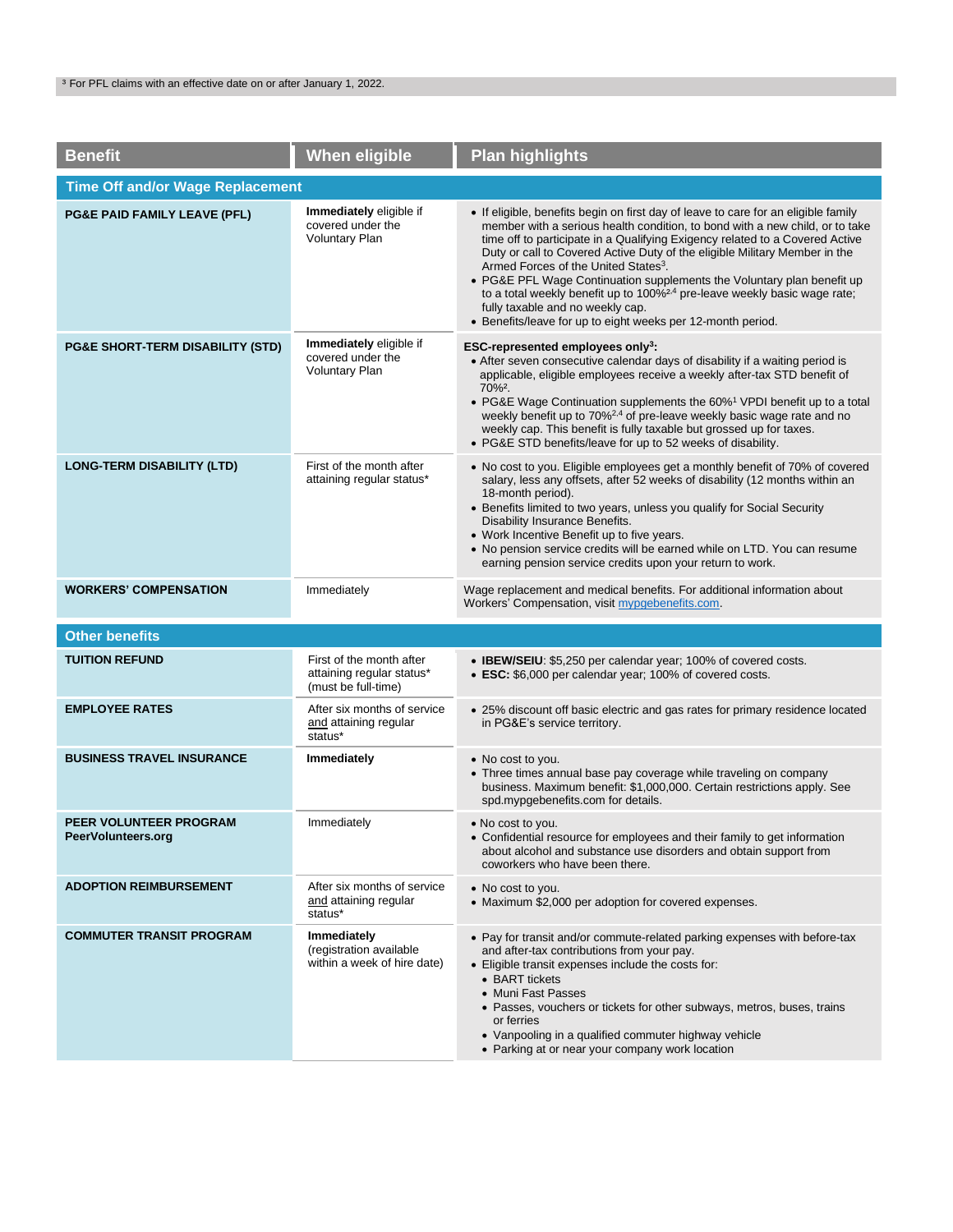| <b>PG&amp;E Health Centers</b>                                                             | Immediately | • Open to all active HAP- eligible employees, and active hiring hall<br>employees. Employees on long-term disability, dependents and contractors                                                                            |
|--------------------------------------------------------------------------------------------|-------------|-----------------------------------------------------------------------------------------------------------------------------------------------------------------------------------------------------------------------------|
| <b>Concord Gateway, 1850</b><br>Gateway Blvd.<br>628-201-3555                              |             | are <i>not</i> eligible.<br>• Services include coordinated and customized primary and preventive care<br>services; acute, urgent care, and lab services; physical therapy, and<br>occupational health/work injury care.     |
| <b>Fresno and San Carlos</b><br>$\bullet$<br><b>Service Centers - coming</b><br>early 2022 |             | • Health education coaching, condition management and some other<br>services are provided at no cost to you regardless of your insurance plan.<br>• Make appointments and secure-message your provider through the clinic's |
| <b>Oakland Nearsite - coming</b><br>later 2022                                             |             | Patient Portal: mypremisehealth.com<br>• Cost of services follow Anthem HAP design for Anthem enrollees. If<br>enrolled in the Kaiser HAP or have other coverage you pay the full cost at<br>the time of service.           |

\*Regular Status: to achieve regular status, employee must complete six months of continuous service. ESC-represented monthly paid employees are considered regular status upon date of hire for certain benefit provisions including vacation and holidays.

<sup>1</sup> If the weekly Voluntary Plan benefit amount is lower than the weekly benefit amount using the calculation method under the State Plan, you will receive Voluntary Plan benefits equal to the State Plan rate. Under the state calculation of base wages, benefits are 60% for individuals who earned 1/3 or more of the state's average quarterly wage during the base period or 70% for individuals who earned 1/3 or less than the state's average quarterly wage, divided by 13 for a weekly amount, up to a weekly maximum of \$1,540, whichever is less.

<sup>2</sup> Monthly-paid employees: Benefit payments are based on a weekly wage calculation and not your monthly pay equivalent. See [mypgebenefits.com](http://mypgebenefits.com/) for details. ² For PFL claims with an effective date on or after January 1, 2021.

<sup>3</sup> If you're an eligible employee working outside California, PG&E PFL and STD Wage Continuation supplements any state disability and paid family leave program for which you may be eligible.